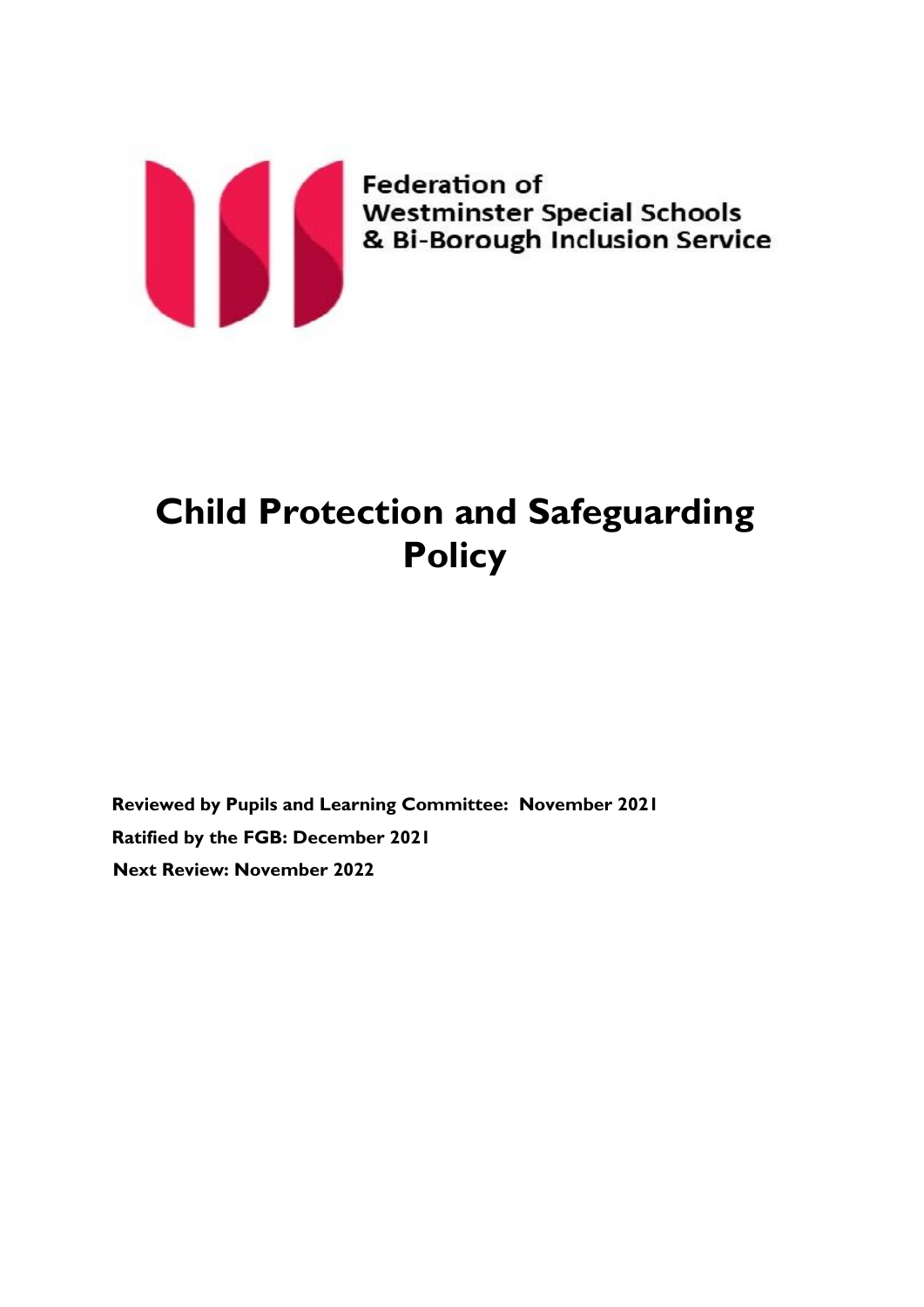# **Key Designated Child Protections and Safeguarding Contacts**

# Federation of Westminster Special Schools, and Bi-Borough Inclusion Service

**Child Protection and Safeguarding Lead:** 

| Jo Petch         | <b>Executive Head</b>            |
|------------------|----------------------------------|
| Ricardo Clarke:  | <b>Assistant Head (Pastoral)</b> |
| T: 020 7221 3454 | College Park School              |
| T: 020 7641 5825 | <b>QEII Jubilee School</b>       |

### **College Park School**

| Ricardo Clarke:  | <b>Assistant Head (Pastoral)</b>           |
|------------------|--------------------------------------------|
| Claire Shepherd: | Headteacher                                |
| T: 020 7221 3454 |                                            |
| Sue McGrath:     | Breakfast club and after school activities |
| T: 020 32200352  |                                            |

# **Designated Lead for E-Safety, Prevent, Mental Health, FGM and LAC**

Ricardo Clarke: Assistant Head (Pastoral) T: 020 7221 3454

# **QEII Jubilee School**

Ricardo Clarke: Assistant Head (Pastoral) Pamela Murphy: Headteacher T: 020 7641 5825

# **Designated lead for E-safety, Prevent, Mental Health, FGM and LAC:**

Ricardo Clarke: Assistant Head (Pastoral) T: 020 7641 5825

**Federation Governing Board** June Simson and Co-Chairs of Governing Board David Dyer

David Dyer: Designated Governor for Safeguarding T: 020 7221 3454 College Park School T: 020 7641 5825 QEII Jubilee School

#### **Bi-borough and Westminster Child Protection and Safeguarding contacts**

Aqualma Daniel: Bi Borough Safer Organisation's Manager and Local Authority Designated Officer (LADO)

T: 07870481712 E: adaniel@westminster.gov.uk

Westminster Child Protection Advisers T: 020 7641 7668 E: LADO@westminster.gov.uk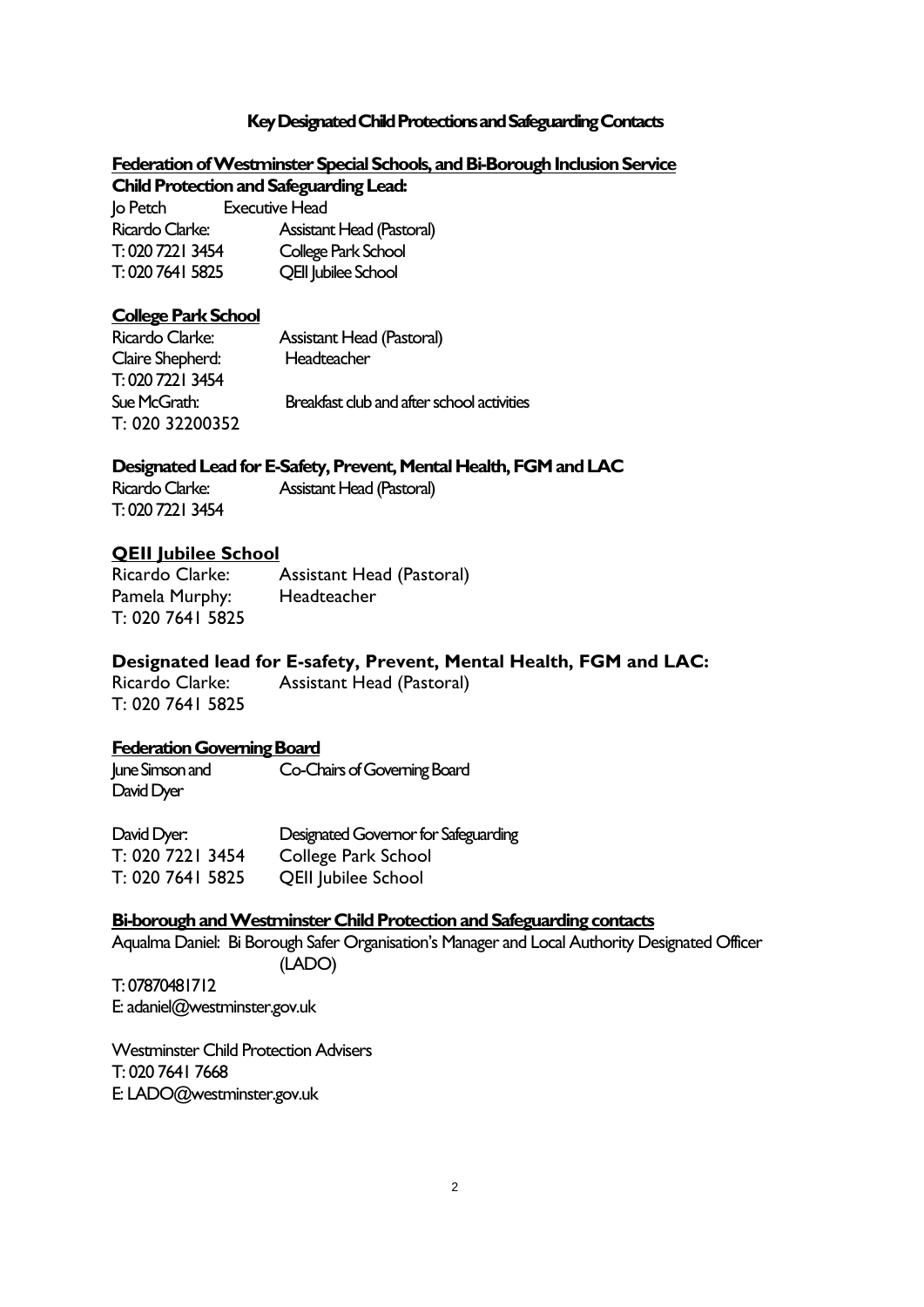# **CONTENTS**

- 1. Introduction
- 2. The Federation's child protection policy statement
- 3. Child protection keeping children safe
	- Responding to concerns
	- Recognition and response
- 4. Safeguarding providing a safe environment
- 5. Safeguarding & child protection in specific circumstances:
	- Attendance
	- Children missing from education
	- Pupil behaviour
	- Bullying
	- E-Safety
	- Health & safety
	- Radicalisation and extremism
	- Forced marriage
	- Female genital mutilation
	- Child sexual exploitation
	- Domestic Abuse
	- Allegation by other children or young people
	- Relationship abuse
	- Sexual violence and sexual harassment between children
	- Human trafficking and modern slavery
	- Youth produced sexual imagery or "Sexting"
	- Upskirting
	- Homelessness
	- Drugs and alcohol misuse
	- Low level concerns
	- Fabricated or induced illness
	- Faith abuse
	- Gender based abuse and violence against women and girls
	- Hate
	- Honour based abuse
	- Mental health
	- Missing children and adults
	- Online safety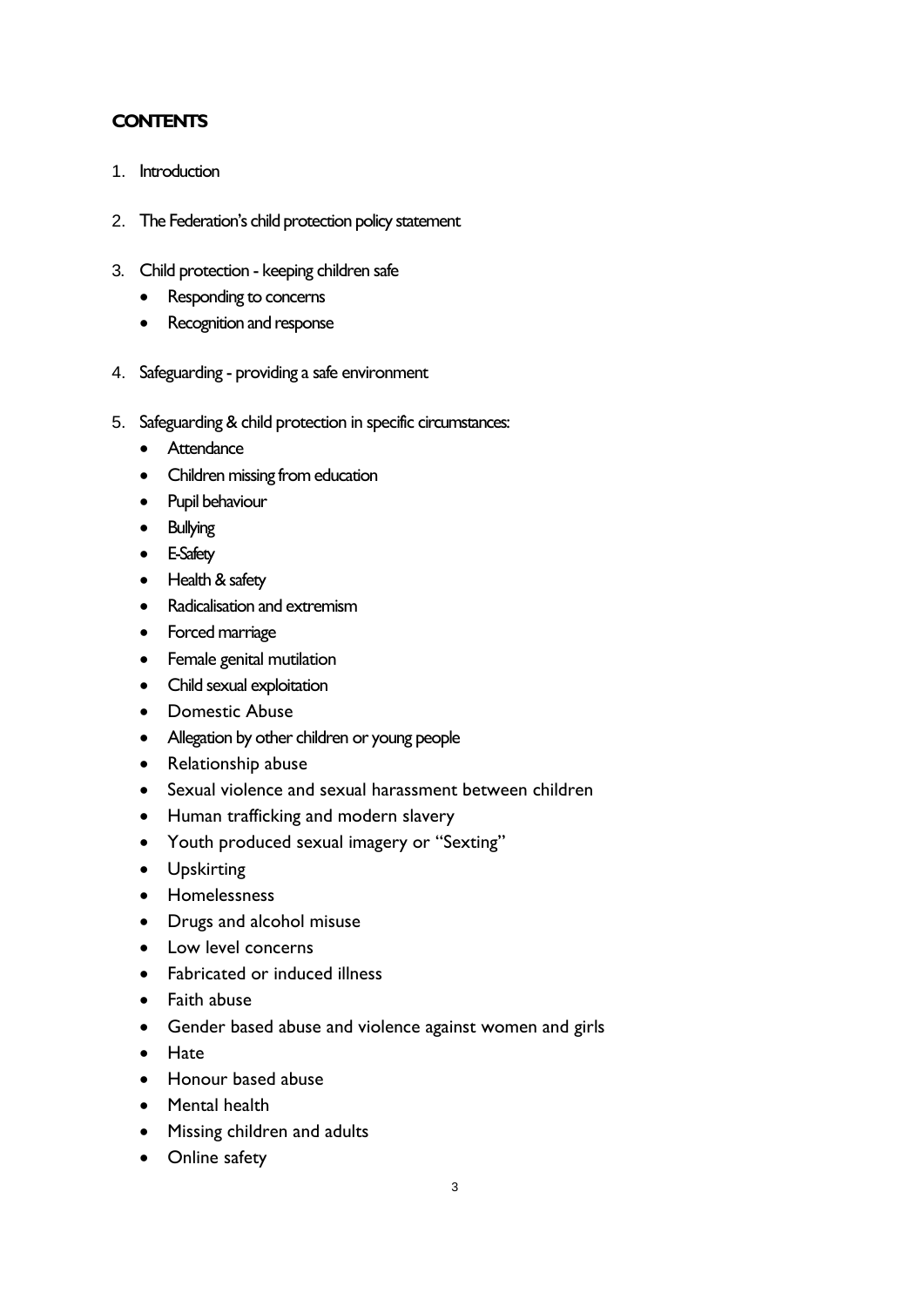• Peer on Peer Abuse

(Also see Annex A within 'Keeping children safe in education' 2021)

- 6. Working together with parents and carers
	- Pupil information
	- Confidentiality
	- Referrals to partner agencies
	- Sharing our policy
- 7. Adults working with children
	- Safer recruitment
	- Safe practice
	- Monitoring and reviewing our policy and practice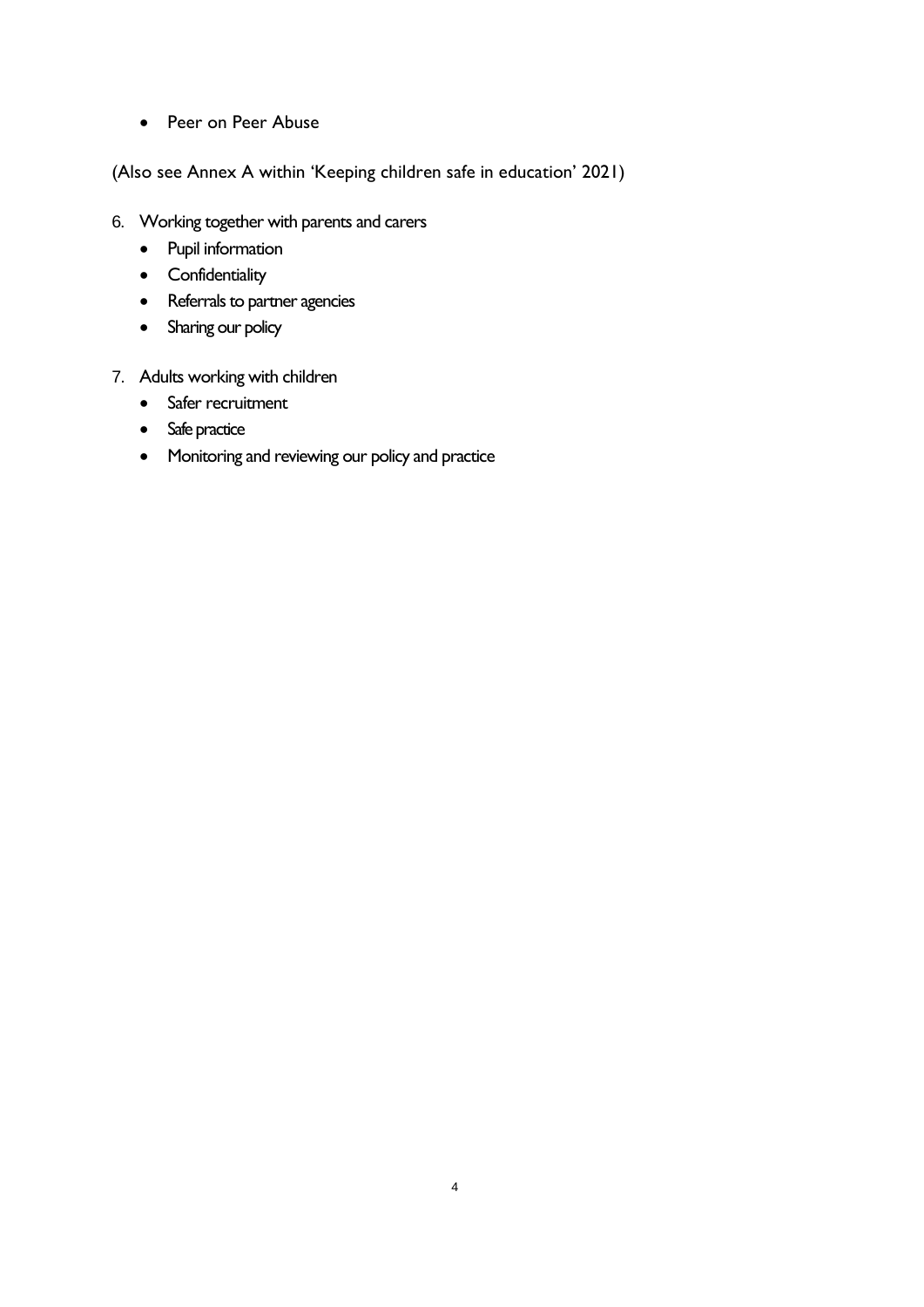# **1. Introduction**

All schools are required to have a Child Protection Policy that guides the procedures and practices of staff when safeguarding children and promoting their welfare. The Federation of Westminster Special Schools (FWSS) takes its duty towards all its pupils who have been entrusted to its care very seriously and seeks to provide a school environment where all children are safe, secure, valued, respected, and listened to.

FWSS understands that our work in safeguarding and protecting children must always have regard for the national guidance issued by the Secretary of State and should be in line with local guidance and procedures.

We understand the term safeguarding to mean that we will take all reasonable measures to ensure that the risk of harm to children's welfare is minimised. We also understand that where we have any concerns about a child's welfare we will take all appropriate action to address those concerns by working in full partnership with other agencies.

All permanent and agency staff working within FWSS receive annual training on Child Protection and Safeguarding. All staff have been provided with the statutory guidance set out in the current version of "Keeping Children Safe in Education September 2021".

All staff working within FWSS believe that a range of other school policies are central to many aspects of the Federation's Child Protection Policy, and this document should therefore be read in conjunction with our policies for:

- Anti-Bullying
- Attendance
- School Behaviour and Rewards
- E-Safety
- Health & Safety
- Safer Recruitment
- Whistleblowing
- Designated Teacher for looked after and previously looked after children

Our Child Protection and Safeguarding policy is written with due regard to the national guidance "Safeguarding Children and Safer Recruitment in Education".

Our school procedures for safeguarding children will always be compliant with the London Child Protection Procedures produced by the London Safeguarding Children Board. Those procedures which have been adopted by the Westminster Local Safeguarding Children Board are available from <https://www.londoncp.co.uk/>

Our procedures will be followed by all adults, including volunteers, working with or on behalf of the school.

Our Policy, adopted in July 2013, is reviewed at least annually by the Federation Governing Board, the Executive Headteacher (EHT) and the Designated Safeguarding Lead (DSL). It was reviewed and updated in September 2013 and again in September 2014, July 2015, September 2016, October 2017, October 2018, October2019, October 2020 and November 2021.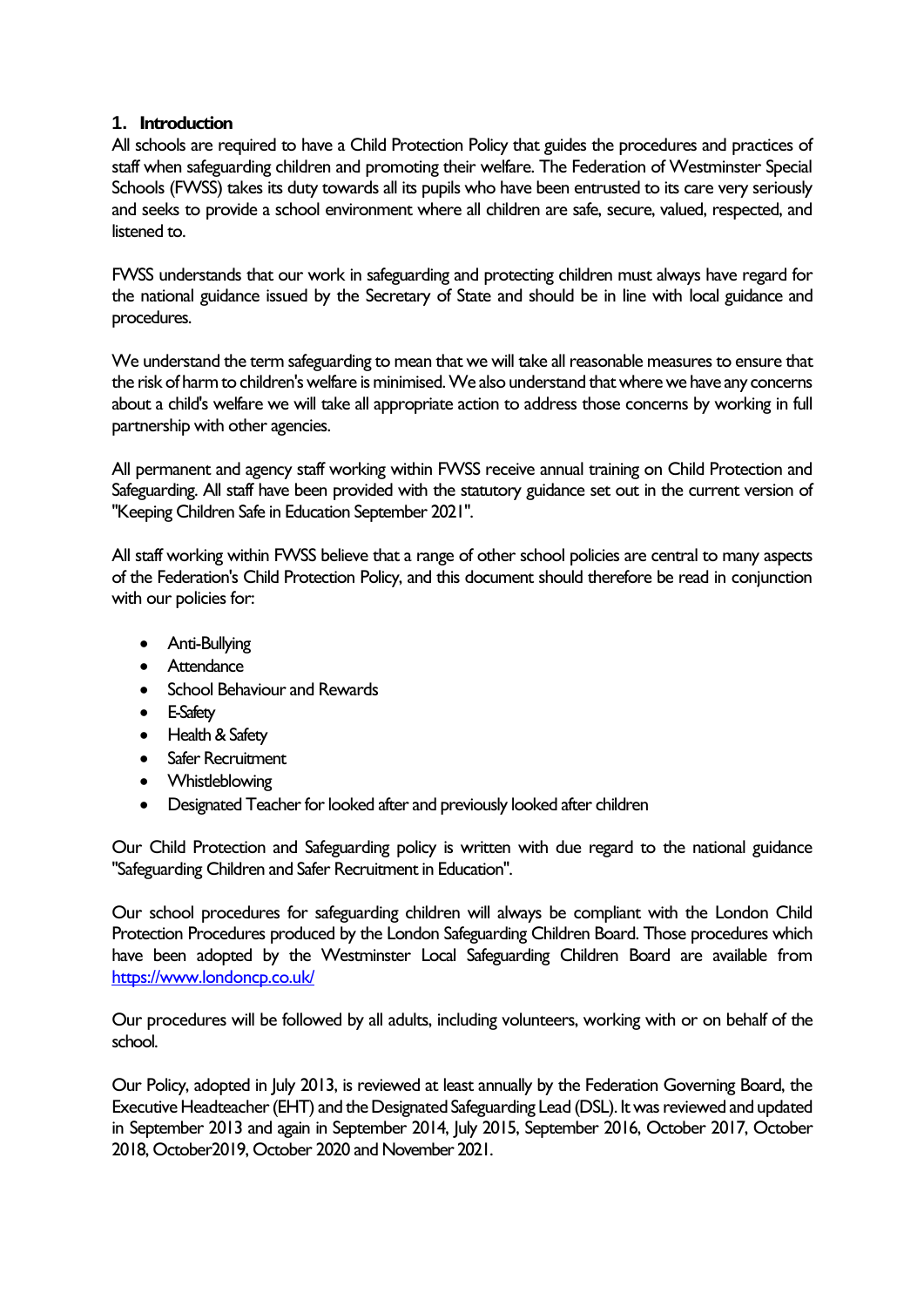This policy is available to all parents either in hard copy on request to the school reception, or from our website: www.qe2cp.westminster.sch.uk.

# **2. Federation of Westminster Special Schools Child Protection Statement**

*The Federation of Westminster Special Schools, Bi-Borough Inclusion Service is committed to safeguarding and promoting the welfare of the pupils we work with. The Governors expect all staff and volunteers to share this commitment by demonstrating their understanding of how each individual adult working on behalf of the Federation has an active part to play in protecting children and young people from harm and promoting their welfare.*

All staff must be clear about their own role and that of others in providing a caring and safe environment for all pupils and must know how they should respond to any concerns about an individual child that may arise.

To this end the Federation will ensure that all staff, whether permanent or temporary, and volunteers know who has designated overall responsibility for child protection and safeguarding.

The overarching responsibility for child protection and safeguarding lies with the Executive Head Jo Petch, who has received training in order to undertake the role. She has delegated responsibility for the role of Designated Safeguarding Lead (DSL) across the Federation to the Assistant Head Pastoral, Ricardo Clarke. In the absence of the EHT or the Lead DSL the Headteachers at QEII Jubilee School and College Park School, Pamela Murphy and Claire Shepherd, will also act as the DSL in each school. Any reference to the EHT in the policy will be acted upon by the Headteachers and the Federation DSL in consultation. Sue McGrath is the designated person for child protection during breakfast club and after school activities at College Park School.

All staff receive training during their induction period, and regularly on an annual basis thereafter at a minimum of every 2 years for any designated staff members in order that they are equipped with the skills needed to keep children safe.

The Federation will always follow safer recruitment procedures so that we can be confident that all adults working in our school are safe to do so.

# **3. Child Protection: keeping children safe**

# *Responding to concerns*

All children attending the Federation schools must be able to place their trust and confidence in any adult working in the school. They must feel sure that they can speak about any worries or concerns they may have and that they will be listened to, taken seriously and responded appropriately to. All staff must therefore know what to do if a child chooses to talk to them about any matter which raises child protection concerns.

All staff must:

- Listen to what the child is saying without interruption and without asking leading questions.
- Respect the child's right to privacy but not promise confidentiality.
- Reassure the child that he/she has done the right thing in telling you.
- Explain to the child that in order to keep him/her safe from harm the information that has been shared with must be passed on.
- Report what has been disclosed to the DSL in the school.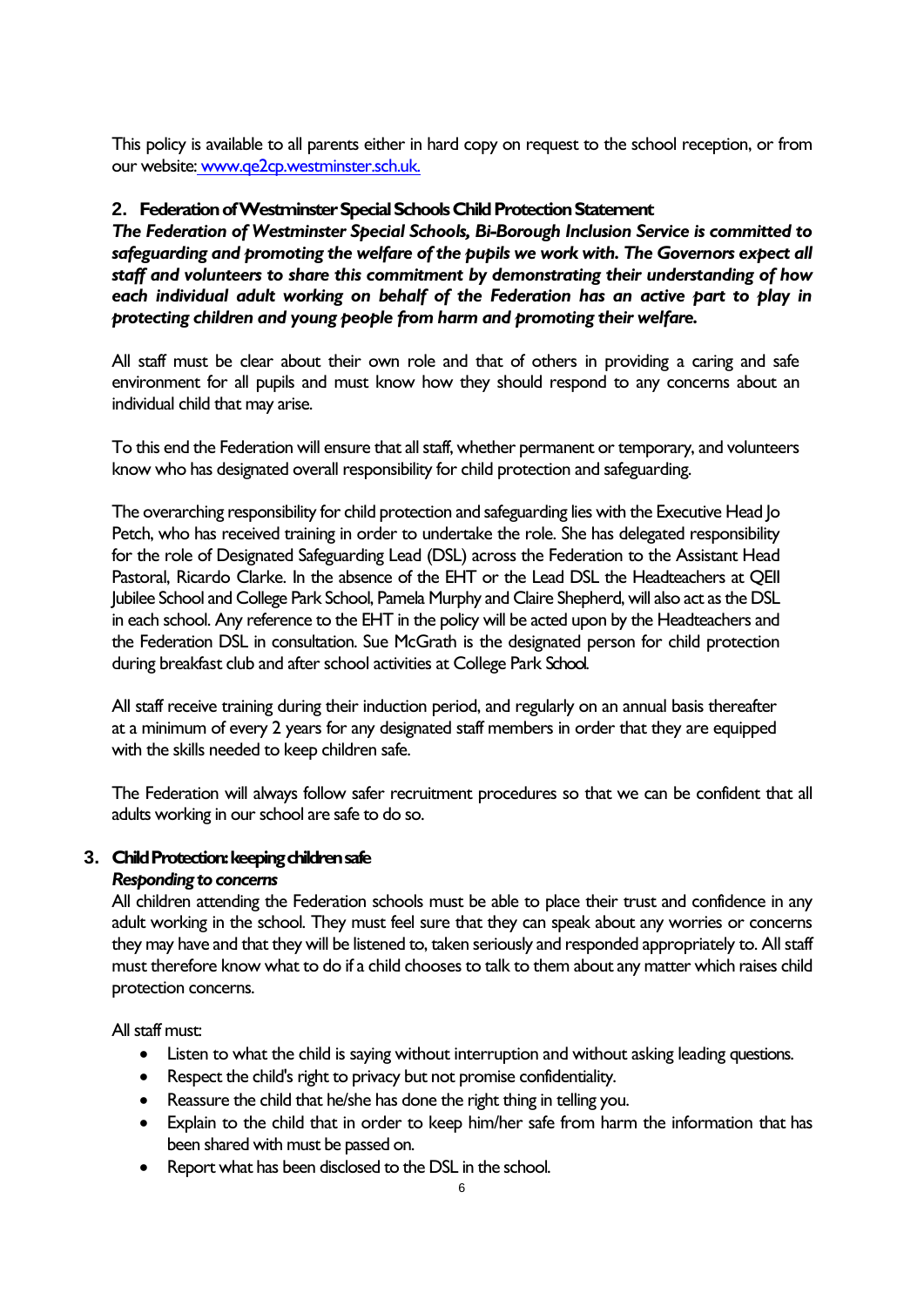• Record, as soon as is practicable, what was said using the child's actual words.

The DSL for Child Protection will:

- Assess any urgent medical needs of the child.
- Consider whether the child has suffered, or is likely to suffer significant harm.
- Check whether the child is currently subject to a Child Protection Plan or has been previously subject to a Plan.
- Confirm whether any previous concerns have been raised by staff.
- Consider whether the matter should be discussed with the child's parents or carers or whether to do so may put the child at further risk of harm because of delay or the parent's possible actions or reactions.
- Seek advice if unsure that a child protection referral should be made.

The DSL will either make a referral to the child's local authority, children's services duty or referral and assessment team or, if a referral is not considered appropriate at that stage, make full written records of the information that they have received detailing the reasons for the judgement that the matter was not referred to the local authority.

# *Recognition and response*

There are four recognised types of abuse and it is important that all staff and volunteers know what they are and how to recognise them.

# *Physical Abuse*

Physical abuse may involve hitting, shaking, throwing, poisoning, burning or scalding, drowning, suffocating or otherwise causing physical harm to a child. Physical harm may also be caused when a parent or carer feigns the symptoms of, or deliberately causes ill health to, a child whom they are looking after. A person might do this because they enjoy or need the attention they get through having a sick child. Physical abuse, as well as being a result of an act of commission can also be caused through omission or the failure to act to protect.

# *Emotional Abuse*

Emotional abuse is the persistent emotional ill treatment of a child such as to cause severe and persistent adverse effects on the child's emotional development. It may involve making a child feel or believe that they are worthless or unloved, inadequate or valued only insofar as they meet the needs of another person.

# *Sexual Abuse*

Sexual abuse involves forcing or enticing a child or young person to take part in sexual activities, whether or not the child is aware of, or consents to, what is happening. The activities may involve physical contact, including penetrative acts such as rape, buggery or oral sex or non-penetrative acts such as fondling. Sexual abuse may also include non-contact activities, such as involving children in looking at, or in the production of, pornographic material or watching sexual activities, or encouraging children to behave in sexually inappropriate ways. Boys and girls can be sexually abused by males and/or females, by adults and by other young people. This includes people from all different walks of life.

# *Neglect*

Neglect is the persistent failure to meet a child's basic physical and/or psychological needs, likely to result in the serious impairment of the child's health or development. It may involve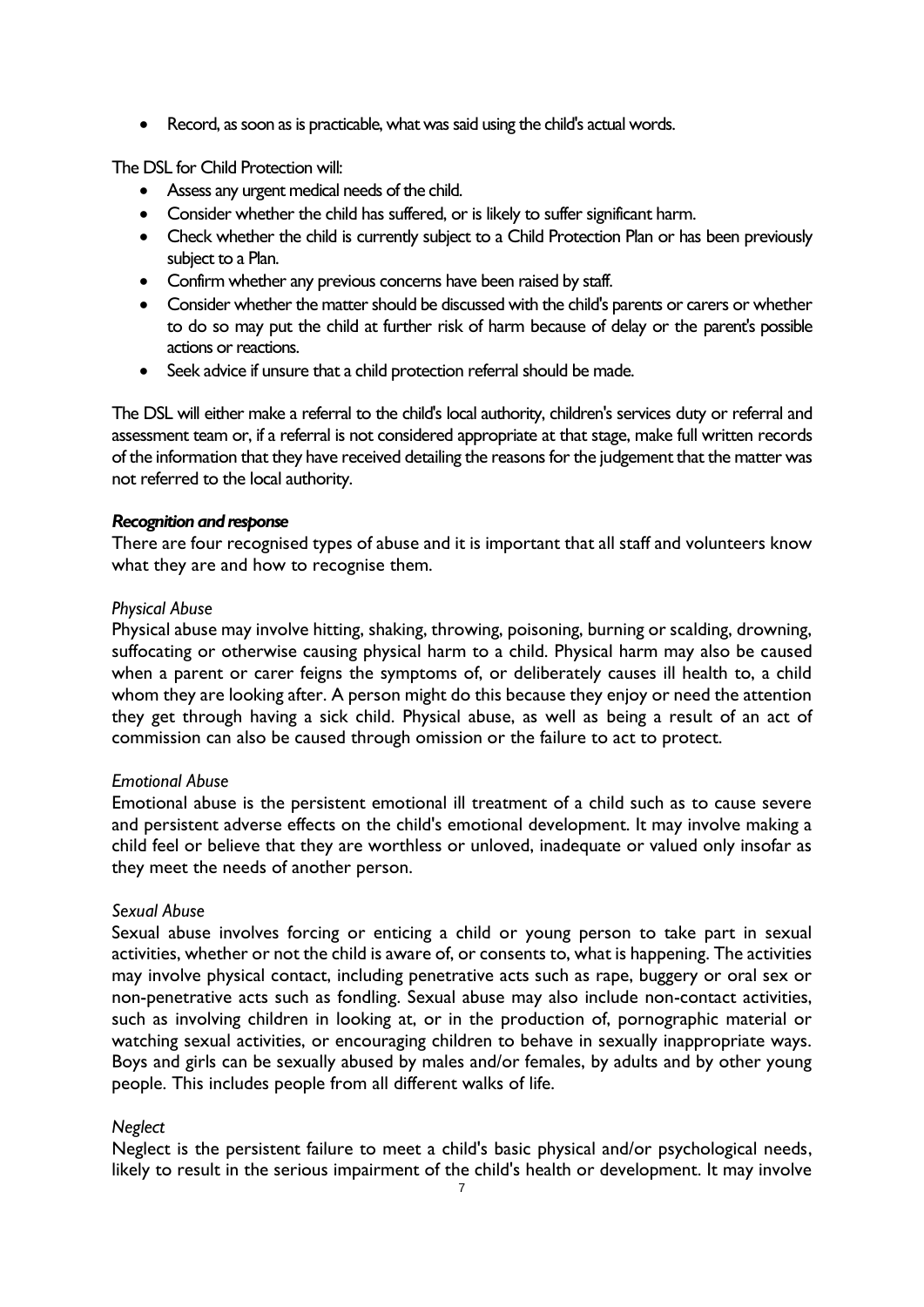a parent or carer failing to provide adequate food, shelter and clothing, failing to protect a child from physical harm or danger, or the failure to ensure access to appropriate medical care or treatment. It may also include neglect of, or unresponsiveness to, a child's basic emotional needs.

Owing to the nature of the day-to-day relationship that children at FWSS have with staff, all adults working in the school are particularly well placed to notice any physical, emotional or behavioural signs that a child may be suffering significant harm. We understand that harm means the ill-treatment or impairment of a child's health and/or development, including that caused as a result of witnessing the ill-treatment of another person.

All staff must therefore be alert to any possible indicators that a child is suffering harm and report any concerns to the DSL.

All adults working in the Federation will receive regular Child Protection training in order that their awareness to the possibility of a child suffering remains high.

# **4. Safeguarding: providing a safe environment**

All parents and carers of pupils attending FWSS must feel secure in the knowledge that they are entrusting their children to adults who will strive to keep them safe at school. We will do this by:

- Promoting a caring, safe and positive environment within the school.
- Ensuring that our staff are appropriately trained in safeguarding and child protection according to their role and responsibilities and keep a record of all training undertaken.
- Encouraging the self-esteem and self-assertiveness of all pupils through the curriculum so that the children themselves become aware of danger and risk and what acceptable behaviour is and what is not.
- Working in partnership with all other services and agencies involved in the safeguarding of children.
- Displaying appropriate posters that detail contact numbers for child protection help-lines.
- Always following Safer Recruitment procedures when appointing staff or volunteers to work in the Federation schools and the Bi-borough Inclusion Service.
- Welcoming visitors in a safe and secure manner.
- Undertaking risk assessments when planning out of school activities or trips.
- Ensuring that any community groups which use our premises for the provision of services to children have child protection knowledge and understanding evidenced by a policy or are prepared to adopt our own policy.

# **5. Safeguarding & child protection in specific circumstances**

# *Attendance*

We are aware that a pupil's unexplained absence from school could mean that they are at risk from harm. Therefore:

- We will always report an unexplained absence of a child with a Child Protection Plan to the child's social worker within one day.
- We will always seek to clarify the reason for a child's absence from school with the child's parent or carer as soon as is practicable on the first day.
- We will always report a continued absence about which we have not been notified by the parent or carer to the ACE Team.
- We will always report to the local authority the name of any child who has been newly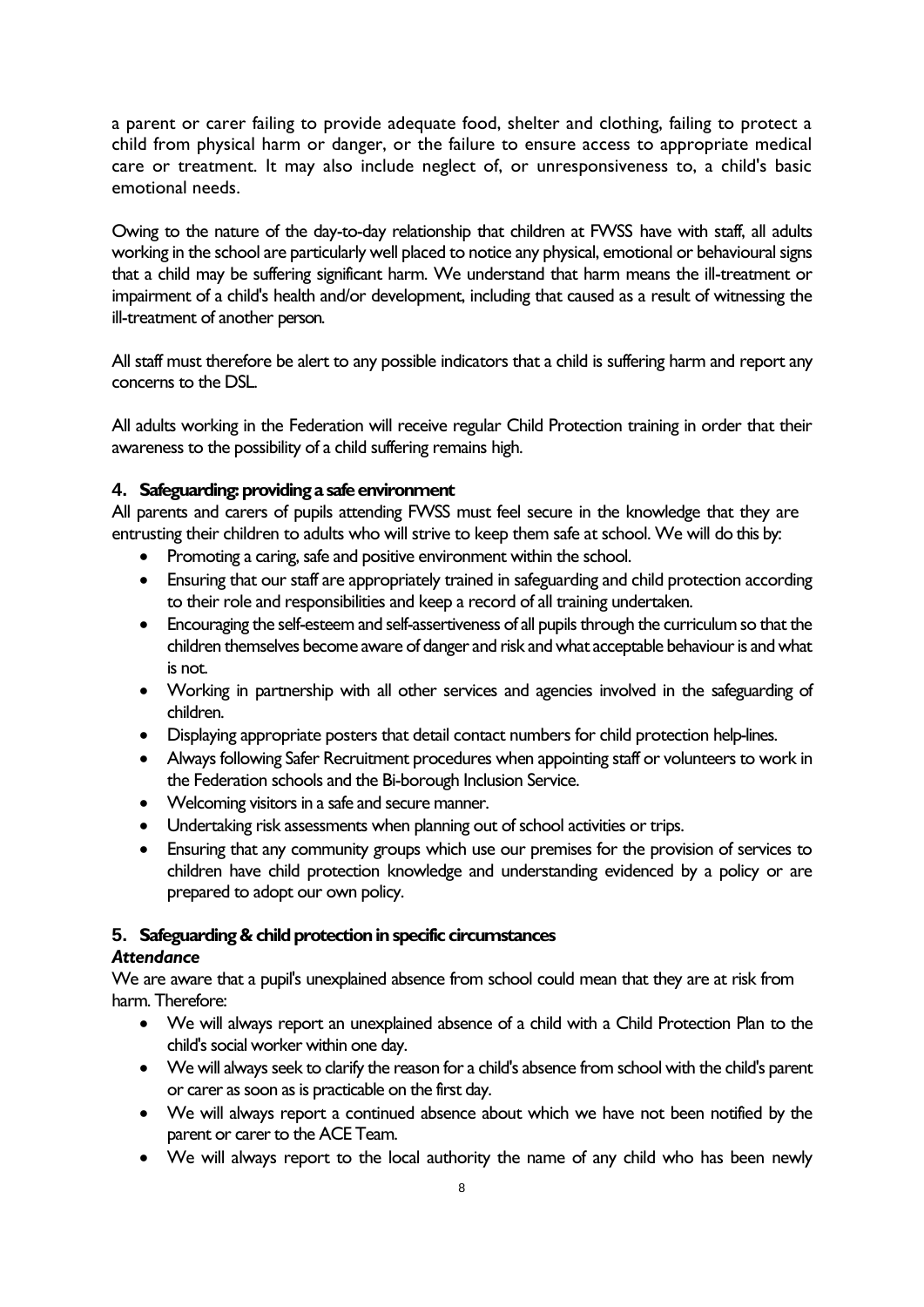registered to attend our school but does not arrive on the expected day.

- We will always report to the ACE Team the continued absence of a child known or thought to have been taken overseas if the child does not return to school on the expected return date.
- We will always notify social services if we are concerned that a child's family may be planning abusive surgery e.g. FGM or other operations considered to be abusive to the child.
- We will monitor any child whose absence is considered to be persistent, i.e. where a child's overall absence rate is 10% or higher. This will be reported termly to governors.

# *Children missing from Education*

Children missing from education are children of compulsory school age who are not registered pupils at a school and are not receiving suitable education otherwise than at a school. Children missing from education are at significant risk of underachieving, being victims of harm, exploitation or radicalisation, and becoming NEET (not in education, employment or training) later in life.

Statutory duties and responsibilities are required of the school, the local authority and parents/carers, as determined by the Education Act and the 'Children Missing Education' guidance (September 2016).

# *Pupil Behaviour*

We will always aim to maintain a safe and calm environment by expecting good behaviour from our pupils in line with our behaviour policy.

We are aware that any physical response from a member of staff to a pupil's challenging behaviour could lead to a child protection concern being raised by the child or parent/carer.

- No member of staff will use force when dealing with a pupil's breach of our behaviour policy unless the potential consequences of not physically intervening are sufficiently serious to justify such action.
- We will always record any occasion when physical intervention has been necessary.
- We will always notify parents or carers of any such incident.
- We will always notify social services if we are concerned about a significant change in the behaviour of any child which cannot be accounted for, or if we are worried about the reasons for the change.

# *Bullying*

We understand that bullying is harmful to children. We have an anti-bullying policy that sets out our aim of ensuring no child becomes a victim of bullying and the work that we carry out in school to foster an environment where bullying behaviour is known to be unacceptable. We will always take seriously any reports of bullying and respond appropriately. We understand that bullying make take different forms and may include racist or homophobic behaviour. Any such reported or observed incident will be dealt with in accordance with our anti-bullying policy.

# *E-Safety*

We recognise that children's use of the Internet is an important part of their education but that there are risks of harm associated with its use. We have an e-safety policy that addresses how we minimise those risks in school and teach children how to stay safe when using the internet in their lives out of school.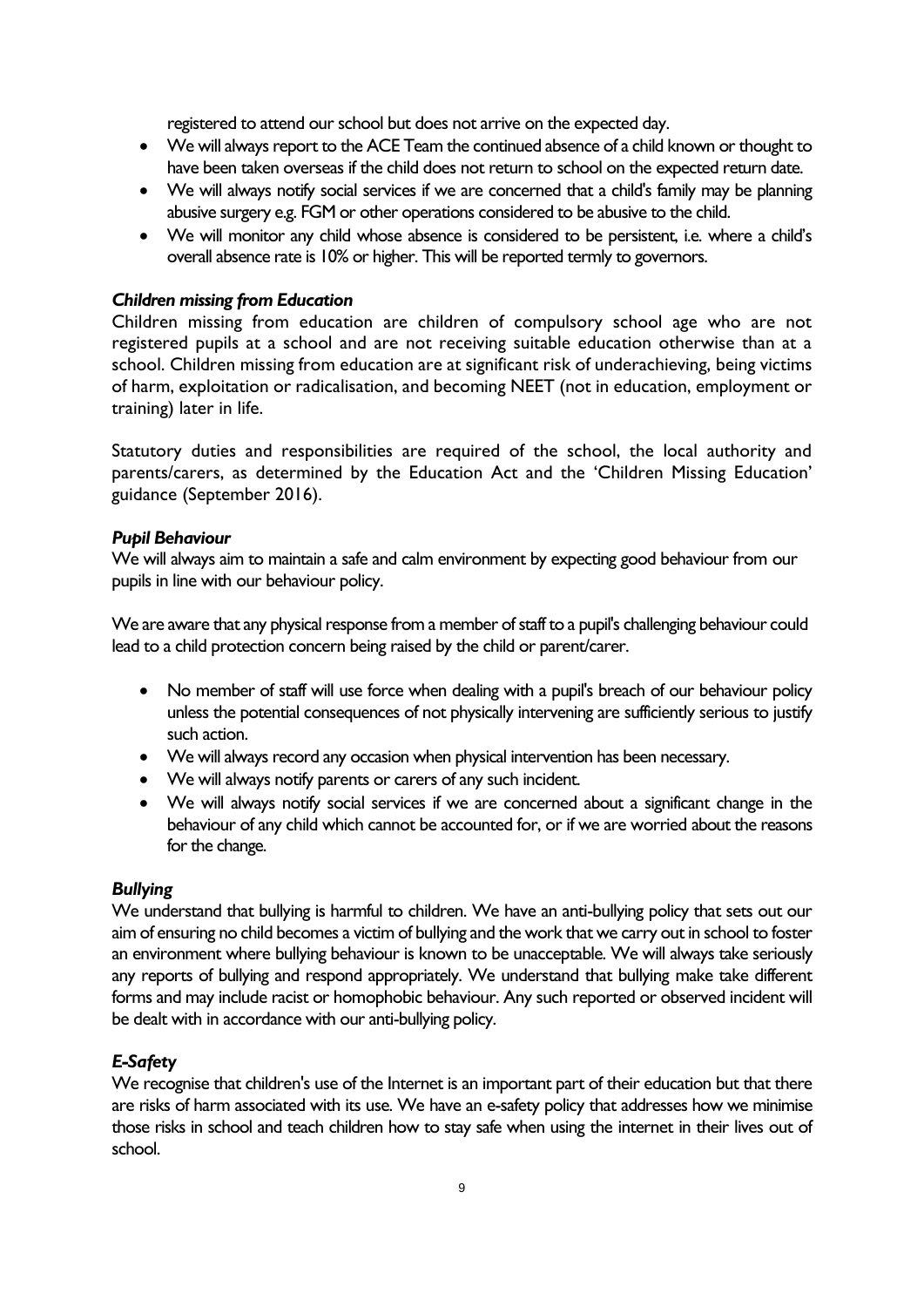We also recognise that all members of staff and volunteer staff must always be mindful of the need to follow our policy of acceptable use of our IT equipment.

#### *Health & Safety*

We have a Health & Safety Policy which demonstrates the consideration we give to minimising any risk to the children when on the school premises and when undertaking activities out of school under the supervision of our staff.

All visits off site require a risk assessment to be completed and signed off by a senior member of staff before students and staff are allowed to leave.

#### *Radicalisation and Extremism*

In accordance with the Prevent Duty, July 2015, all staff will have due regard to the statutory guidance to prevent people from being drawn into terrorism.

We will notify the appropriate authorities if we are concerned that a pupil is liaising with others who may be abusing their vulnerability.

We will monitor any pupils who we consider may be accessing or trying to access inappropriate web sites related to extremist views and behaviours and contact parents and other relevant agencies to ensure pupils do not become victims in this area.

#### *Forced Marriage*

We recognise that forced marriage is a form of abuse. It can lead to domestic violence as it is a form of oppression which may generate physical violence, emotional, sexual or psychological abuse. Forced marriage is significantly different to an "arranged marriage" where consent is given. Where any party to a marriage has not given consent or is in any way put under pressure (e.g. emotional blackmail, threat of violence, abduction etc.) that is considered to be a forced marriage. We will notify the appropriate authorities if we are concerned that a pupil may be subject to this aspect of abuse.

#### *Female Genital Mutilation (FGM)*

We will refer any concerns staff may have to our school nurse, FGM safeguarding Lead and other relevant agencies. Support and guidance to ensure that pupil's awareness is raised over the impact this may have and this is embedded throughout the school.

In accordance with the FGM statutory duty, October 2015, we will report to the police any cases where FGM appears to have been carried out.

#### *Child Sexual Exploitation*

Child sexual exploitation (CSE) involves exploitative situations, contexts and relationships where young people receive something (for example food, accommodation, drugs, alcohol, gifts, money or in some cases simply affection) as a result of engaging in sexual activities. Sexual exploitation can take many forms ranging from the seemingly 'consensual' relationship where sex is exchanged for affection or gifts, to serious organised crime by gangs and groups. The perpetrator always holds some kind of power over the victim which increases as the exploitative relationship develops. Sexual exploitation involves varying degrees of coercion, intimidation or enticement, including unwanted pressure from peers to have sex, sexual bullying including cyberbullying and grooming. However, it also important to recognise that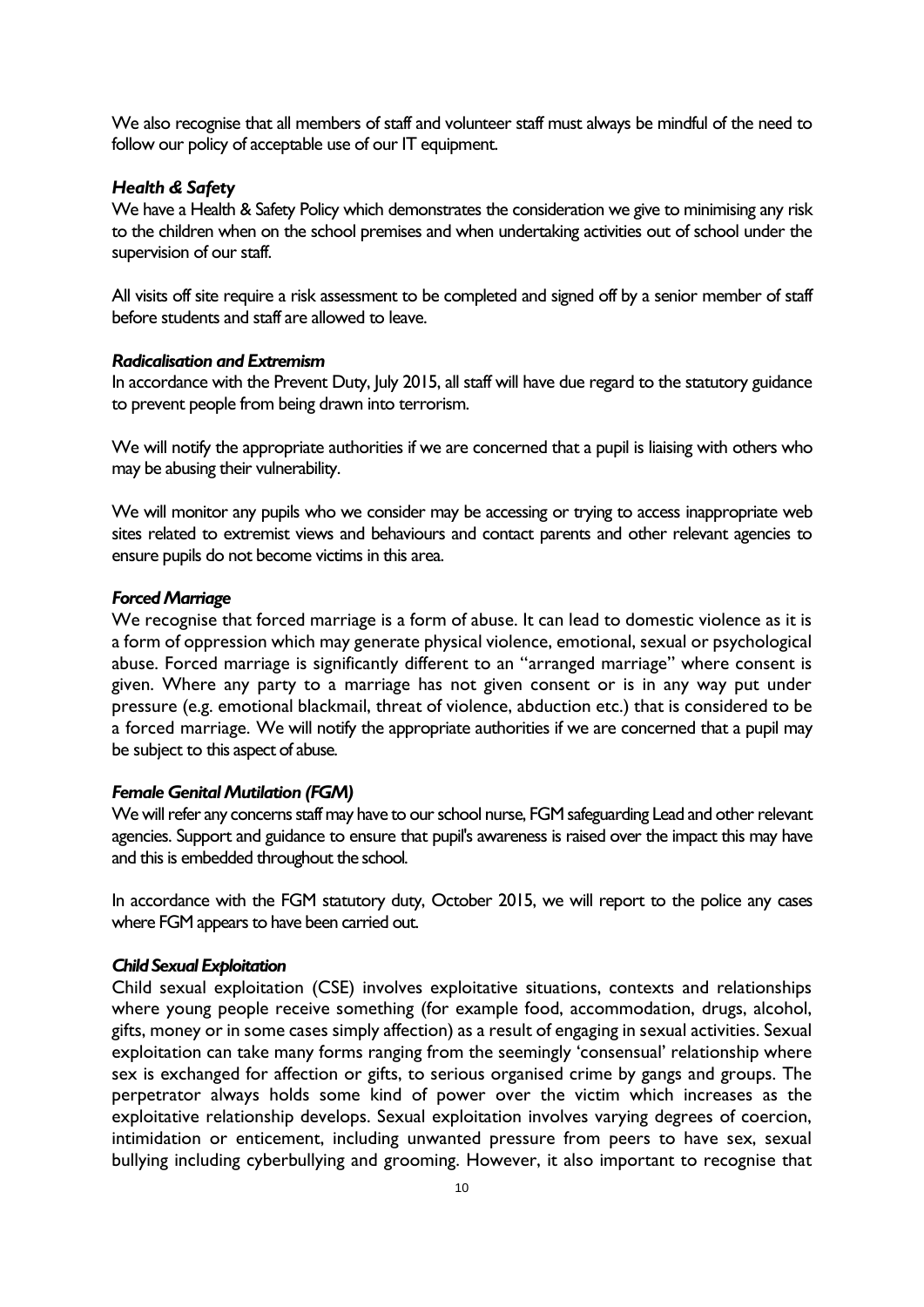some young people who are being sexually exploited do not exhibit any external signs of this abuse. Any concerns about CSE should be reported to the DSL.

# *'Upskirting'*

'Upskirting' typically involves taking a picture under a person's clothing without them knowing, with the intention of viewing their genitals or buttocks to obtain sexual gratification, or cause the victim humiliation, distress or alarm. It is now a criminal offence.

# *Domestic Abuse*

The Home Office definition of Domestic Abuse is as follows:

'Any incident or pattern of incidents of controlling, coercive or threatening behaviour, violence or abuse between those aged 16 or over who are or have been intimate partners or family members regardless of gender or sexuality. This can encompass but is not limited to the following types of abuse:

- psychological
- physical
- sexual
- financial
- emotional

Controlling behaviour is: a range of acts designed to make a person subordinate and/or dependent by isolating them from sources of support, exploiting their resources and capacities for personal gain, depriving them of the means needed for independence, resistance and escape and regulating their everyday behaviour.

Coercive behaviour is: an act or a pattern of acts of assault, threats, humiliation and intimidation or other abuse that is used to harm, punish, or frighten their victim.'

Coercive Control has become a crime in 2015 and is included in the Serious Crime Act 2015: Person A commits an offence if:

- a) A repeatedly or continuously engages in behaviour towards another person (B) that is controlling or coercive,
- b) at the time of the behaviour, A and B are personally connected,
- c) the behaviour has a serious effect on B, and
- d) A knows or ought to know that the behaviour will have a serious effect on B.

A's behaviour has a "serious effect" on B if:

- a) it causes B to fear, on at least two occasions, that violence will be used against B, or
- b) it causes B serious alarm or distress which has a substantial adverse effect on B's usual day-to-day activities (www.legislation.gov.uk).

The definition of domestic abuse, which is not a legal definition, includes so called 'honour' based violence, female genital mutilation (FGM) and forced marriage, and is clear that victims are not confined to one gender or ethnic group.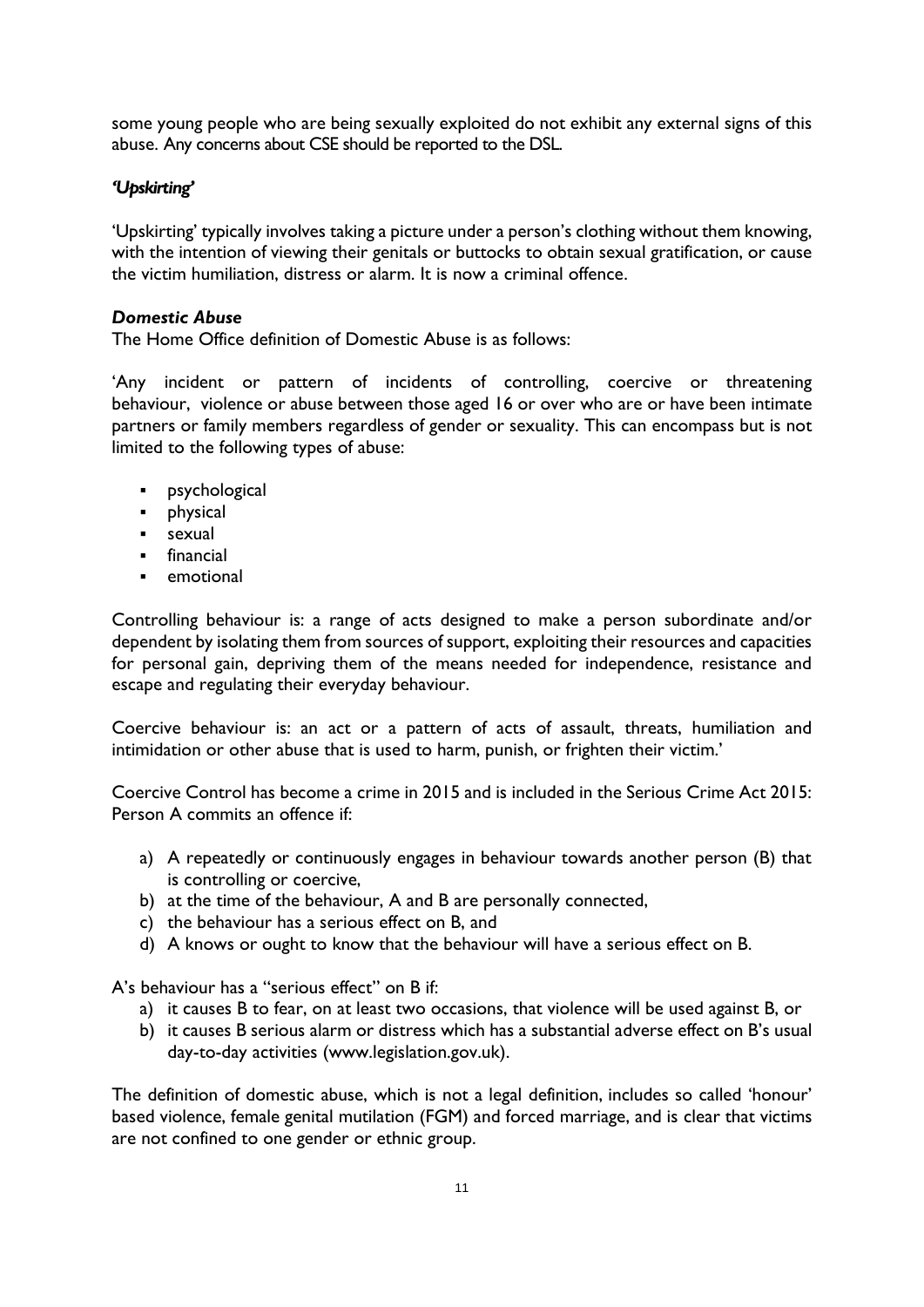Whilst the definition of domestic abuse include only those of age 16 and above, young people below this age threshold may start forming intimate relationships and experience domestic abuse from their boyfriends and girlfriends. In recognition of this, some specialist domestic abuse services will offer support to young people at the age of 13 and above.

Domestic Abuse Act 2021 was signed into law on the 29<sup>th</sup> of April 2021.

As indicated by the National Education Union, various research papers suggest that there is a great need to speak to children and young people about domestic abuse. This stems from the fact that children and young people feel confused about the issue, and those who either lived with domestic abuse or experienced it, want to make sense of their experiences and feelings.

Young people will often seek support from their peers; hence, teaching them about healthy relationship and domestic abuse is an important factor in the path of prevention. The prevention work in schools, according to the National Education Union, should start at or prior to the age of 11, before attitudes begin to harden (Silence is Not Always Golden: Tackling Domestic Violence).

# **How Can Schools Support Domestic Abuse Prevention?**

- **•** Through curriculum: incorporating spiralling curriculum on healthy relationships and domestic abuse into PSHE and RSE classes.
- **Through early identification of domestic abuse cases: building confidence to recognise** domestic abuse and to safely facilitate the disclosure of domestic abuse across the whole school (includes children and young people living with domestic abuse, and young people, parents and staff experiencing DA).
- **EXT** Through offering support to children and young people, non-abusive parent and staff (internal and external support).

# *Allegations by other children or young people*

*Principles:*

- Where an allegation is made regarding alleged abuse perpetrated by children and young people, the age and understanding of the alleged perpetrator must be considered throughout decision making.
- The circumstances of the alleged perpetrator must be assessed separately from those of the alleged victim and must include exploration of why this behaviour has occurred.
- The focus of involvement with the alleged perpetrator and their family will be both to determine risks to and from the young person concerned within the parameters of the Children Act 1989, and to manage the allegations against them within the criminal justice framework.
- Children and young people who abuse others should be held responsible for their abusive behaviour, whilst being identified and responded to in a way which meets their needs as well as protecting others.
- When dealing with such allegations, professionals should be mindful that there is significant research evidence, to suggest that children who behave in a sexually inappropriate and/or aggressive way towards other children, are often victims of abuse themselves.

# *Actions:*

Where an allegation of child abuse is made concerning an alleged perpetrator who is under 18 years old:

• All such referrals should be passed onto Children's social care.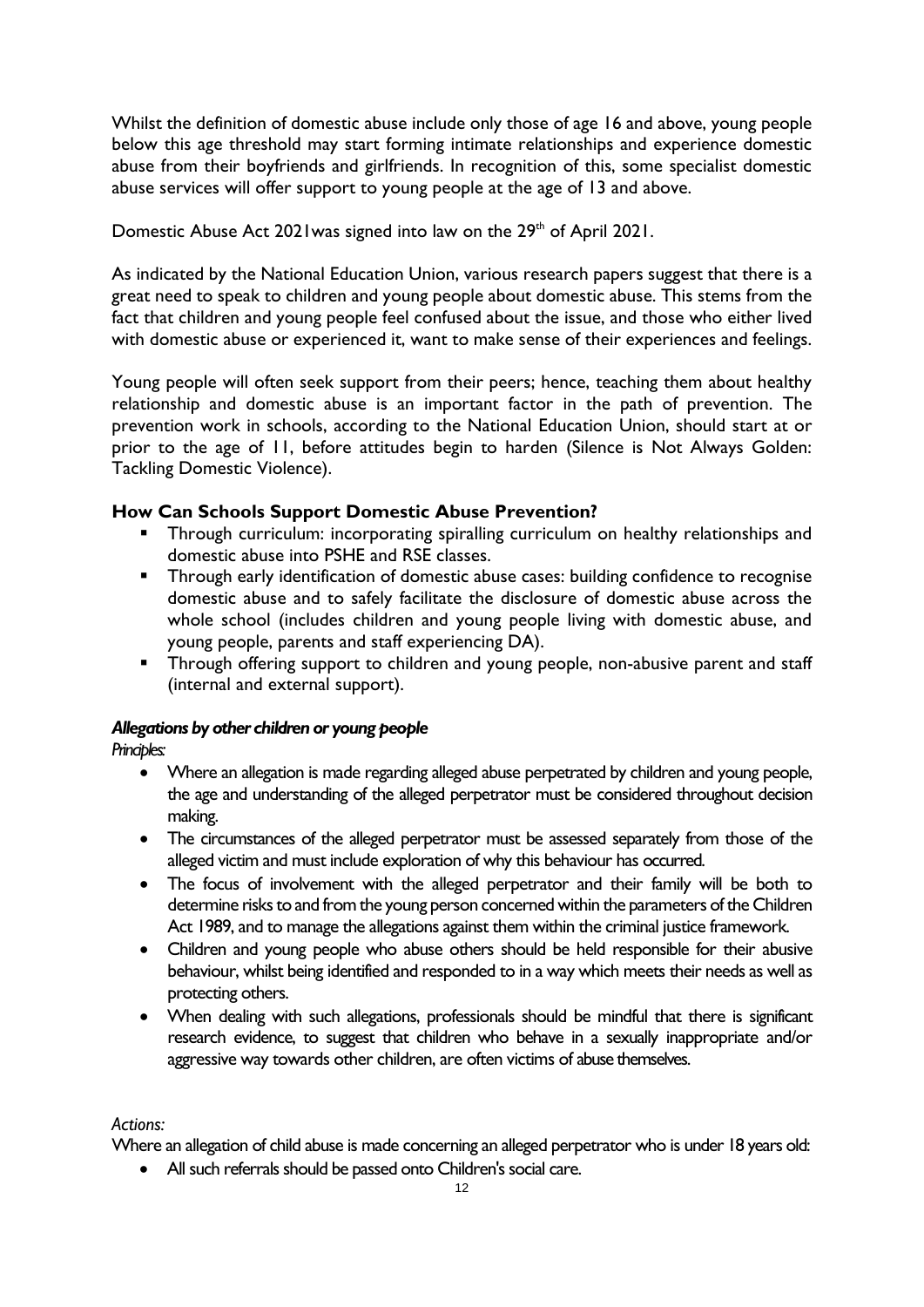- Where a strategy discussion is convened regarding the alleged victim, a separate strategy discussion should be held regarding the alleged perpetrator.
- Along with considerations outlined in London Child Protection Procedures, this meeting will need to specifically consider:
	- $\checkmark$  the nature of the assessment of the young person's own circumstances (including consideration of their age and development), particularly regarding sources of risk to them, including any allegations that they are enacting abuse which they have suffered themselves.
	- $\checkmark$  early contact with a child psychiatrist for the alleged perpetrator, where appropriate.
	- $\checkmark$  the needs of the young person and their family in terms of support. If the alleged perpetrator is disabled this must be accommodated in the planning.
	- $\checkmark$  whether the criteria for convening a child protection conference is met with regard to the alleged perpetrator.
	- $\checkmark$  risks to other children in, or visiting the household, either from adults implicated by the young person or from the young person themselves.
	- $\checkmark$  a behaviour management plan for the alleged perpetrator.
	- ✓ timing of arrest and interview in relation to the alleged offences. Multiple interviews of children should be avoided.

There is significant research evidence which indicates that abuse is likely to be repeated without appropriate intervention and treatment. This must be considered throughout the planning stages of managing cases of abuse perpetrated by children and young people.

# **6. Working together with parents and carers**

### *Pupil Information*

We recognise the importance of keeping up-to-date and accurate information about pupils. We will regularly ask all parents/carers to provide us with the following information and to notify us of any changes that occur.

- Names and contact details of persons with whom the child normally lives
- Names and contact details of all persons with parental responsibility
- At least two emergency contact details.
- Details of any persons authorised to collect the child from school (if different from above)
- Any relevant court orders in place including those which affect any person's access to the child (e.g. Residence Order, Contact Order, Care Order, Injunctions etc.)
- Name and contact detail of GP
- Any other factors which may impact on the safety and welfare of the child.

# *Confidentiality*

Information about pupils given to us by the children themselves, their parents or carers, or by other agencies will remain confidential. Staff will be given relevant information on a "need to know" basis in order to support the child if that is necessary and appropriate.

Information sharing is essential for effective safeguarding and promoting the welfare of children and young people. However, whilst the General Data Protection Regulation (GDPR) and Data Protection Act 2018 do not prevent or limit the sharing of information for the purpose of keeping children and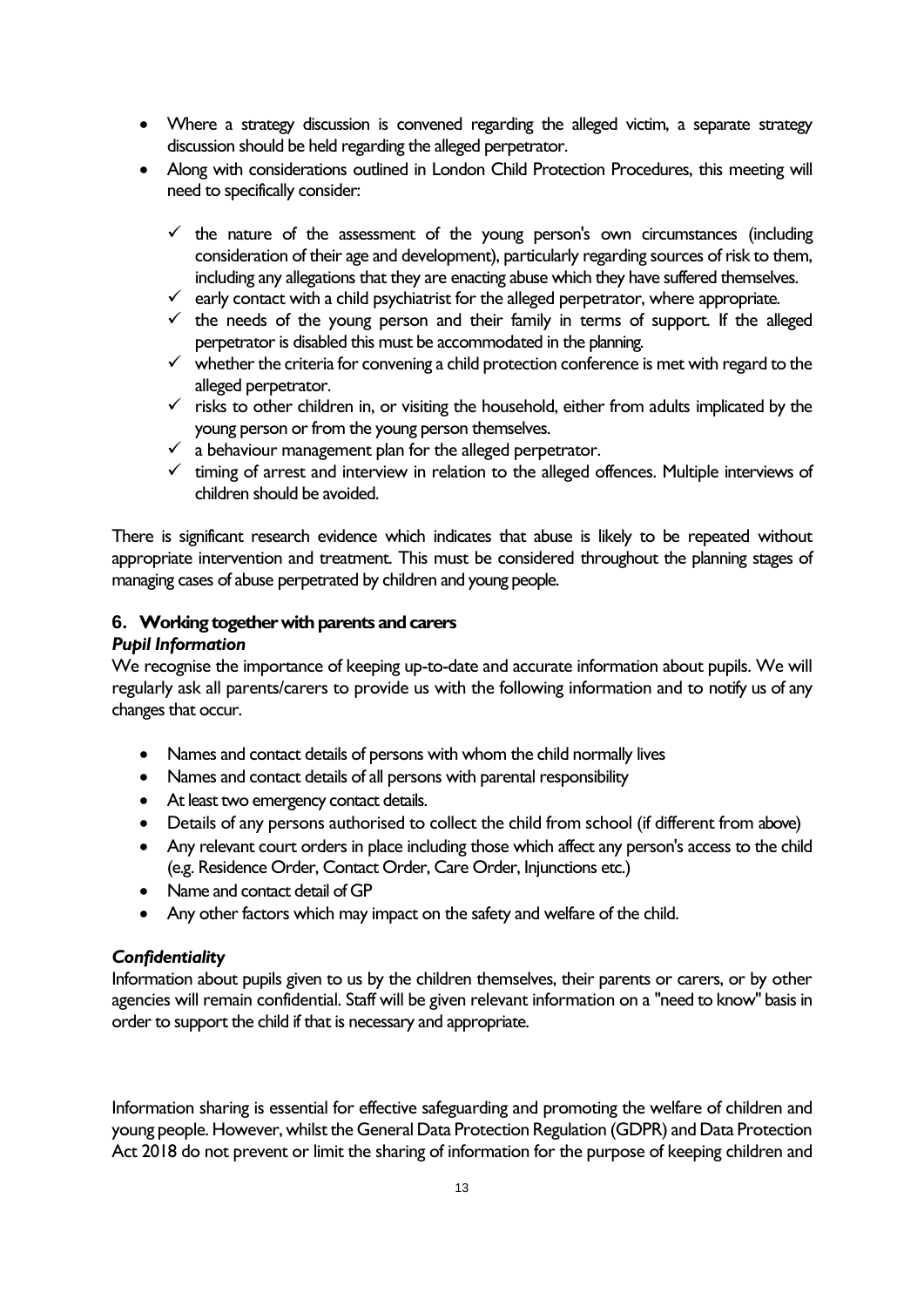young people safe, we must be confident that this is always in the best interests of the child and overrides any other duties we have regarding confidentiality and information sharing. In doing so we will adhere to the advice detailed in the Government's 'Information Sharing: advice for practitioners providing safeguarding services to children, young people, parents and carers' (July 2018).

We have a duty to keep any records which relate to child protection work undertaken by us or our partner agencies and to ensure that these are kept apart from the main pupil record, stored securely and only accessible to key members of staff. These records are held securely using safeguarding software for schools called CPOMS. We also have a duty to send copies of these records to any school to which the pupil transfers.

# *Referrals to partner agencies*

If we have a reason to be concerned about the welfare of a child we will always seek to discuss this with the child's parents or carers in the first instance.

On occasion, according to the nature of our concern, it may be necessary for us to make an immediate referral to Children's Services when to do otherwise may put the child at risk of further harm either because of delay, or because of the actions of the parents or carers.

# *Sharing our Policy*

This policy is available to all parents and parents of prospective pupils.

# **7. Adults working with children**

# *Safer Recruitment*

All staff and volunteers working with children in our school will be recruited safely. All staff are required to have an enhanced DBS and Barred List check to confirm that the applicant is not disqualified from working with children and young people.

*Preparation*

- We will always consider the vacancy that has arisen within the context of safeguarding children and ensure that we include the responsibility to safeguard children within the requirements of the role.
- We always consider carefully the knowledge skills and experience required to safeguard children and include these within a person specification.

#### *Advertising*

- We will always advertise our vacancies in a manner that is likely to attract a wide range of applicants.
- The advertisement will always include a statement about our commitment to safeguarding children and our expectation that all applicants will share that commitment.
- The advertisement will state that the post is subject to an enhanced Disclosure and Barring check (DBS)

#### *Applications*

• We will ensure that our application form enables us to gather information about the candidates' suitability to work with children by asking specific and direct questions.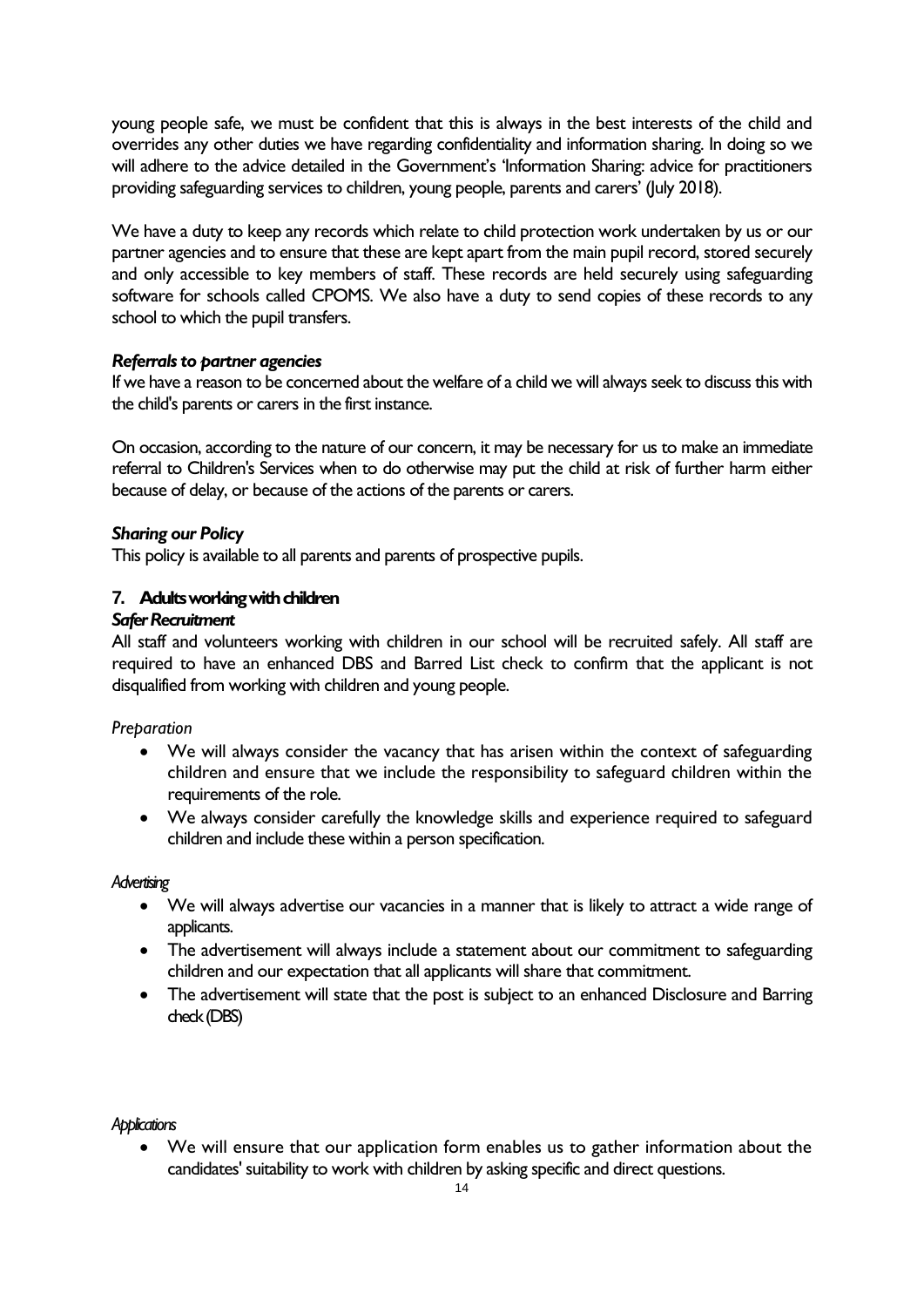- We will scrutinise all completed application forms.
- We will not accept CVs

# *References*

- We will not accept open references or testimonials.
- We will ask for the names of at least two referees.
- We will take up references prior to interview and ask specific questions about the candidate's previous employment or experience of working with children.
- We will follow up any vague or ambiguous statements.

# *Interviews*

- We will always conduct a face to face interview even when there is only one candidate.
- Our interview panel will always contain at least one member trained in safer recruitment practice.
- Our interview questions will seek to ensure we understand the candidate's values and beliefs that relate to children.
- All candidates will be asked to bring original documents which confirm their identity, qualifications, and right to work.

# *Appointments*

- Our offer of appointment will be conditional on all requested checks having been returned as satisfactory, including enhanced DBS check, and to have met the childcare disqualification requirements.
- We will refer to the Independent Safeguarding Authority any person whose checks reveal that they have sought work when barred from working with children. FWSS will make every effort to ensure that all staff engaged as supply agency staff will have undergone checking by their own agency including enhanced DBS check and references.

# *Induction*

• We will always provide newly appointed staff with appropriate guidance about safe working practice, boundaries and propriety and explain the consequences of not following the guidance.

# *Continuing Professional Development*

• We will ensure that all staff receive regular training in Child Protection.

# *Supervision*

• We will always supervise staff and act on any concerns that relate to the safeguarding of children.

# *Allegations*

• We will always follow our locally agreed procedures for the management of allegations against staff (ref Allegations against Staff policy May 2018).

# *Dismissal*

• We will always refer to the Independent Safeguarding Authority any member of staff who is dismissed because of misconduct relating to a child.